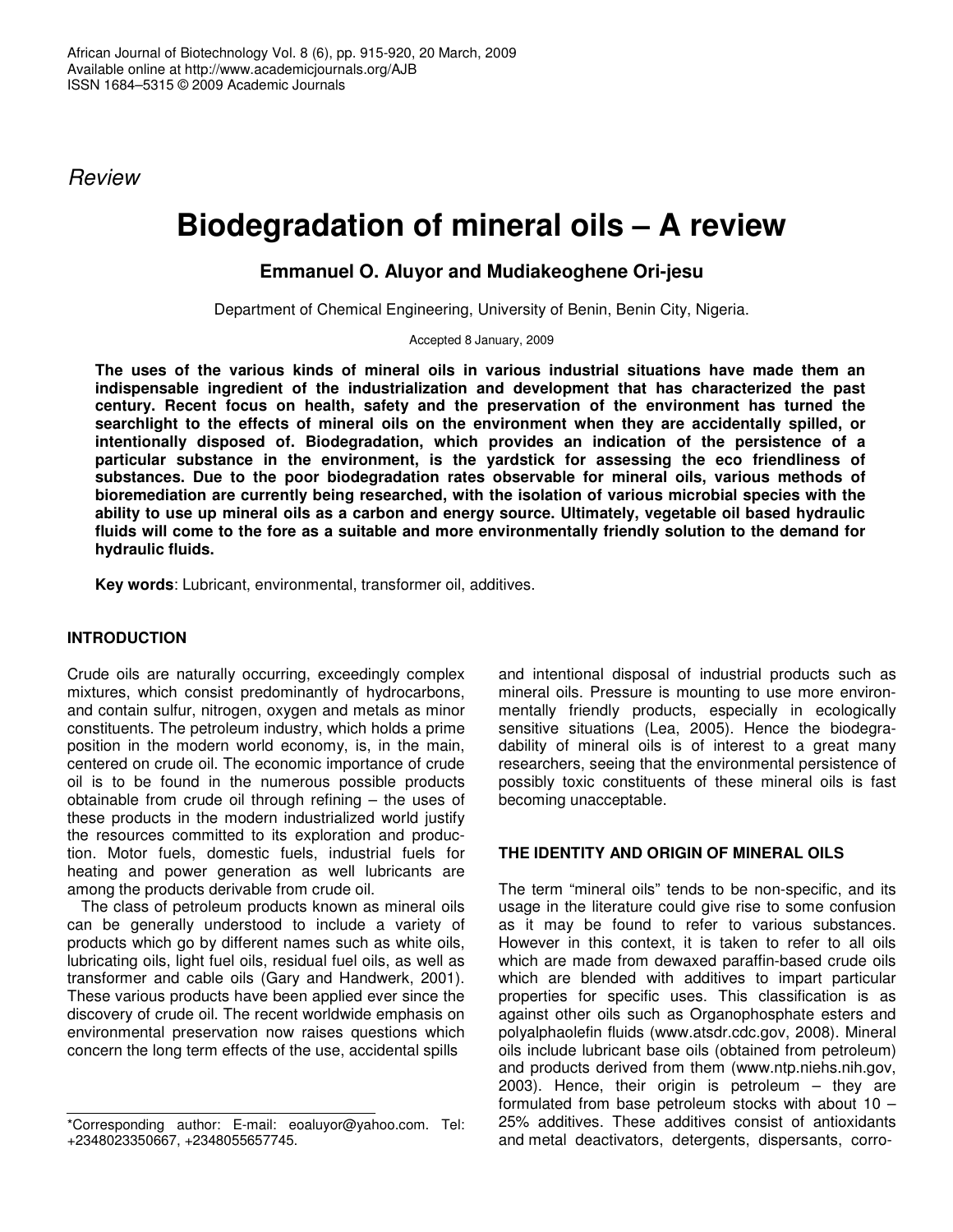sion inhibitors, rust inhibitors, amongst others (Farrington and Slater, 1997). The carbon number distribution and by extension the viscosity in mineral oil hydraulic fluids varies depending upon the anticipated application of the fluid. Generally however, C15 to C50 is a reasonably all encompassing range. Also, the higher the carbon number, the higher the viscosity of the fluid in question (www.atsdr.cdc.gov, 2008).

Mineral oils are composed of straight and branched chain paraffinic, naphthenic, and aromatic hydrocarbons with 15 or more carbons in a complex mixture. Generally, the physical properties of mineral oils depend on their composition in terms of carbon number distribution, and this is defined by the source of crude oil. Accordingly, these physical properties vary widely: boiling points generally range from 300 to 600°C, while specific gravities range from 0.820 for light paraffinic base/ process oils to just over 1.0 for high aromatic base/process oils. They are all generally insoluble in water and alcohol, but are soluble in benzene, chloroform, ether, carbon disulphide, and petroleum ether (www.ntp.niehs.nih.gov, 2003).

In most crude oil refineries, lubricating oil base stocks are obtained from the heavy vacuum gas oil fraction and reduced crude from paraffinic or naphthenic base crude oils. Reduced crude (bottoms from the atmospheric distillation unit) is processed in a propane deasphalting unit where asphaltenes are removed; following which it is processed in a blocked operation with the vacuum gas oils to give rise to lubricating oils base stocks, which form the basis for the wide range of mineral oils. Further details on the origin of mineral oils can be provided: the vacuum gas oils and deasphalted reduced crude stocks are first solvent extracted to remove the aromatic compounds and the dewaxed to improve the pour point. Then they are treated with special clays or high severity hydrotreating to improve their color and stability before they are blended into lubricating oils (Gary and Handwerk, 2001).

## **USES OF MINERAL OILS**

The first centers of large scale production of mineral oils were located in Pennsylvania and Baku. Generally, there has been an explosion of mineral oil based products globally over the last century due to the increasing demands of industrialization (Lea, 2005). Numerous useful products are obtainable from mineral base oils for numerous applications, and these are outlined below.

The uses of mineral oils includes applications such as engine oils, automotive and industrial gear oils, transmission fluids, hydraulic fluids, circulating and hydraulic oils, bearing oils and machine oils. Other uses are as machine-tool oils, compressor and refrigerator oils, textile machine oils, air tool oils, steam engine oils, metalworking oils, rust prevention oils transformer oils and so on and so forth (www.ntp.niehs.nih.gov, 2003). The list is almost endless, indicating that over the last century, it is

correct to say that mineral oil has been exploited to the full since its early discovery (Lea, 2005). Another use is found for mineral oils in medical applications, for we have oils that are known as medicinal white oils, which are essentially mixtures of highly refined paraffinic and naphthenic liquid hydrocarbons obtained from mineral crude oils through various refining steps including distillation, extraction and crystallization, with subsequent purification by acid and catalytic hydro treatment. They have medicinal applications – they have been taken orally as laxatives, and as used in many skin care products, as a suspending and levigating agent in sulfur based ointments, and in livestock vaccines (www.wikipedia.org, 2008). White mineral oils are also applied as release agents as well as glazing agents

## **THE COMPOSITION OF MINERAL OILS - ADDITIVES**

It must be noted that apart from base petroleum stocks, mineral oils in their commercial applications contain about 10 – 25% of substances known as additives (Farrington and Slater., 1997). These additives are necessary to impart properties that are considered appropriate to specific applications. These additives thus constitute a very important part of the composition of mineral oils (www.atsdr.cdc.gov, 2008), and include amongst others: "extreme pressure additives, which help prevent surface damage under severe loading (organic sulfur-, phosphorus-, and chlorine-containing compounds); anti-wear additives, which prevent wearing under light loads (fatty acids and derivatives, organophosphate esters); corrosion inhibitors, which prevent corrosion by oxygen and water (fatty acids, sulfonates, and salts of fatty acids); oxidation inhibitors, which inhibit oxidation of the hydraulic fluid (phenols, amines, and sulfides); defoam-ers, which prevent foam formation (silicone oils); viscosity index improvers, which reduce the dependence of viscosity on temperature (polyalphaolefins, polymethacrylates, and polyalkylstyrenes); pour point depressants, which lower the pour point temperature (polymetha-crylates and condensation products); demulsifiers, which allow separation of oil and water (ionogenic and non-ionogenic polar compounds); and dispersants, which prevent unwanted deposits (sulfonates and amides)" (www.atsdr.cdc.gov, 2008). The chemical nature and production methods of these additives are generally unknown as they are closely guarded trade secrets.

## **THERMAL STABILITY OF MINERAL OILS**

The term "thermal stability, when used in reference to lubricating oils may be defined as the resistance posed by the lubricant to either molecular breakdown, or some form of rearrangement at elevated temperatures in the absence of oxygen (Booser, 1984). It is a well observed fact that all oils will start to decompose even in the ab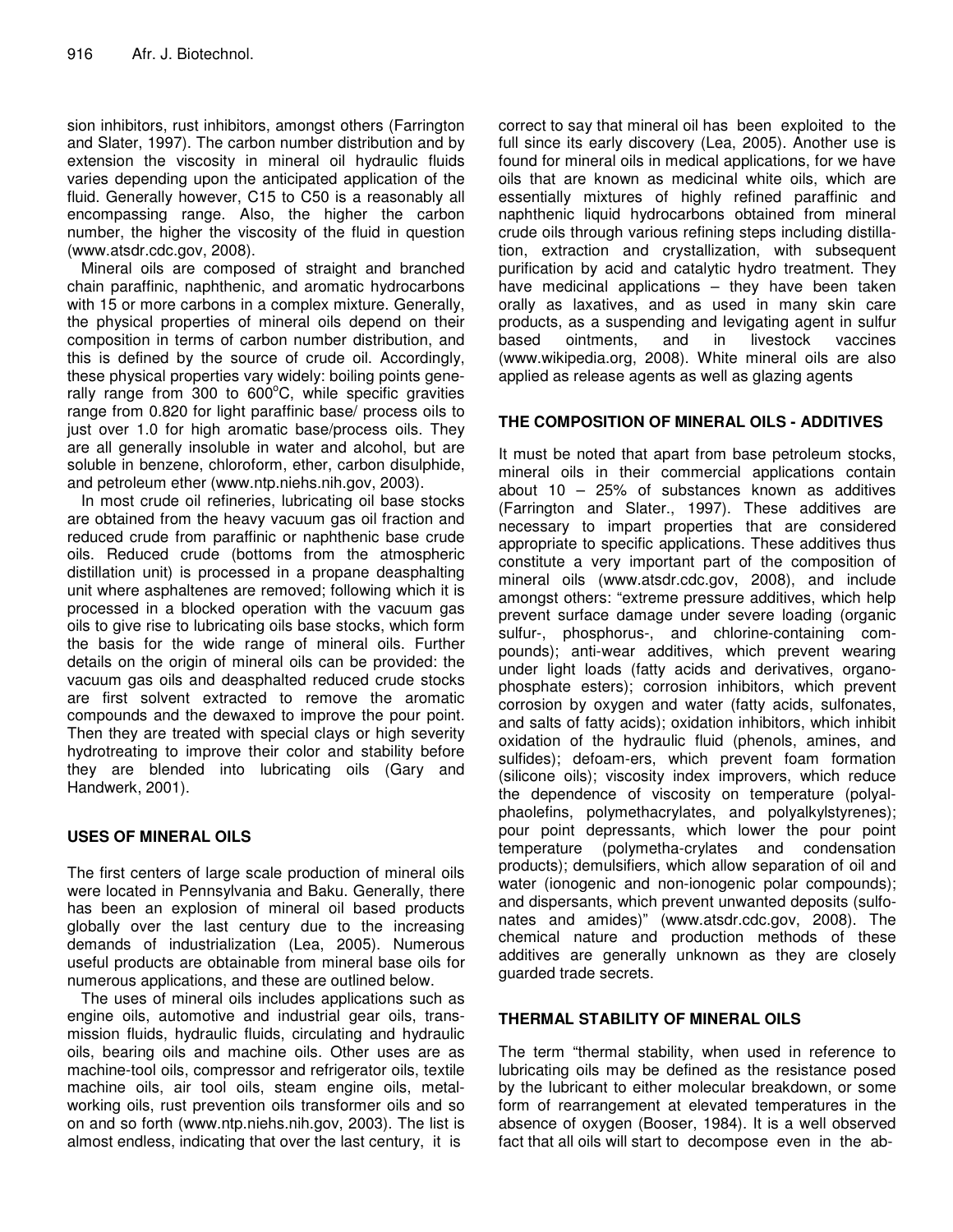sence of oxygen when they are heated above a certain temperature. When heated, mineral oils break down to yield basically methane, ethane and ethylene (Stachowiak and Batchelor, 2005). More moles of methane are liberated than of ethane and ethylene (Booser, 1984).

Thermal stability of crude oil products, which includes the class of compounds known as mineral oils, determines their use and applicability in crude oil industry (Rychla et al., 2001). The improvement of the thermal stability of mineral oils is achieved right from the refining process. It is known that organonitrogen molecules are largely responsible for poor color and stability of base oils; hence the finishing processes undertaken during refining must necessarily involve operations which are effective for removing organonitrogen molecules (Mortier and Orszulik, 1997). Thermal stability may not be improved via the means of additives; rather, usually, additives used with lubricant base stocks have lower thermal stability than the base stocks themselves (Stachowiak and Batchelor, 2005). Thermal stability is also dependent on the length of usage (Karacan et al., 1999). Carbon to carbon single bonds are the most vulnerable points for thermal breakdown. Hence fluids such as mineral oils which are constituted of a substantial percentage of C-C single bonds exhibit a thermal stability of about 650 to 700°F. Synthetic oils, in general, exhibit better thermal stability than mineral oils (Stachowiak and Batchelor, 2005).

### **ENVIRONMENTAL AND HEALTH CONCERNS WITH MINERAL OILS**

In terms of environmental effects of mineral oils, each type of crude oil or refined product has distinct physical properties which affect the way the oil spreads and breaks down, and ultimately determines the hazard it may pose to marine and human life, and the likelihood that it would pose a threat to natural and manmade resources. Mineral oils are persistent and present a greater remediation challenge than lighter petroleum products (www.epa.gov, 2008).

This prospective hazard is recognized by many regulatory bodies; the Michigan Department of Environmental Quality for instance stipulates that used oils in liquid form cannot be disposed of by any of the following means:

- Dumped down drains or sewers or into surface or ground water
- Disposed of in land fills
- Burned in municipal solid waste incinerators or other incinerators without energy recovery or
- Used as dust control or weed control.

Under this regulation, used oil refers to petroleumbased products which are used as lubricating agents or in other protective applications.

The United States' Environmental Protection Agency

has laid down guidelines which stipulate that accessible oil be recovered in the event of a spill, and all contaminated soil be removed. This is expensive business; for instance a municipal electric utility in Iowa, USA spent over \$20 000 on spill remediation for a mere 20 gallon spill of PCB-contaminated transformer oil (www.safertransformers.org, 2008). Additionally, the EPA also requires that no visible oil sheen be evident downstream from facilities close to waterways. Another regulation requires that point discharges into waterways should not exceed 10 ppm of mineral-based oils (US Army Corps and Engineers, 1999)

As earlier stated, these various stringent regulations are as a result of the fact that mineral oils are generally recognized to cause pollution of soil and water when spilled accidentally or when disposed of, affecting plant and animal life. They cannot be regarded as readily biodegradable, and hence their harmful effects often persist in the environment (Cliff Lea). "Mineral-oil-based lubricating oils, greases, and hydraulic fluids…..are usually toxic and not readily biodegradable, because of these characteristics, if these materials escape to the environment, the impacts tend to be cumulative and consequently harmful to plant, fish and wildlife" (US Army Corps and Engineers, 1999). The overall environmental hazard of lubricants and other mineral oils is not entirely determined by the mineral oil based base fluids, but more so on the several additives used in hydraulic fluids which contribute substantially to the toxicity of the spill. This increased toxicity is coupled with the physical effect of staining essential organs of animal life in aquatic environments (Broekhuizen et al., 2003). Additionally, by means of spills and improper disposal of mineral oils, the general population if potentially exposed to unused and used mineral oils which are present as environmental pollutants. Such exposure to untreated and mildly treated mineral oils has been linked to cancer (www.ntp.niehs.nih.gov, 2003).

### **THE BIODEGRADATION OF MINERAL OILS**

The notion of biodegradability conveys the meaning of the breaking down of complex, and possibly toxic material into simple and common forms, in which the elements carbon, hydrogen and oxygen exist or are simply associated. Whenever any substance is placed in the environment, it begins to undergo degradation due to the action of relevant substrate utilizing microorganisms. Every substance, irrespective of its complexity and toxicity is subject to this process. When used in the present context, it is referenced to a time frame. That is, for a given substance to be referred to as biodegradable, a specific time limit must be used as a reference (wiserenewables.com, 2006).

By definition, biodegradation is the chemical transformation of a substance caused by organisms or their enzymes. There are two major types of biodegradation –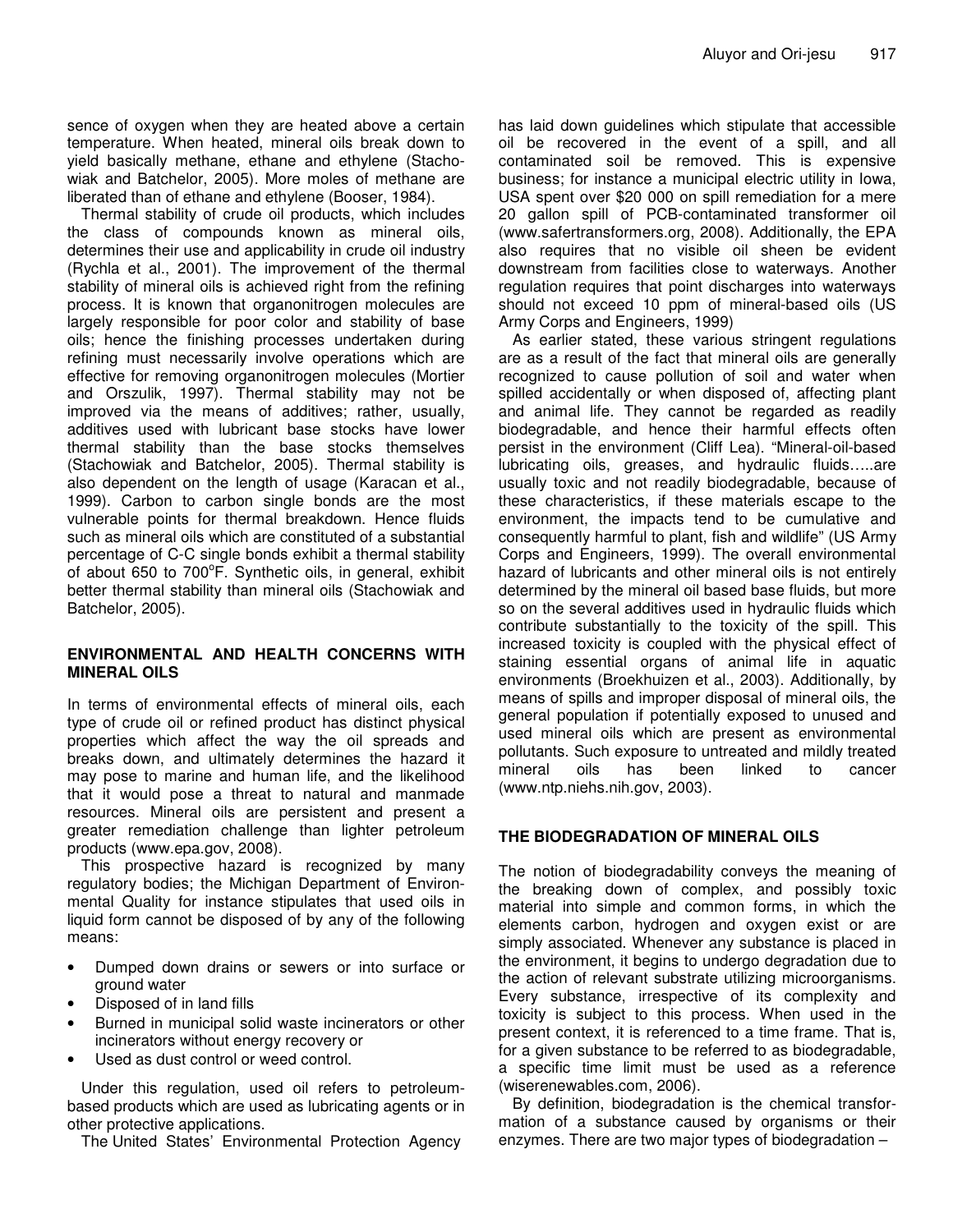| <b>Ultimate Biodegradation tests: Test title</b>                                                                                                                                            | <b>Measurements</b>             | <b>Sponsoring organization</b> |
|---------------------------------------------------------------------------------------------------------------------------------------------------------------------------------------------|---------------------------------|--------------------------------|
| D5864, test method for the aerobic aquatic biodegradation of lubricants                                                                                                                     | Theoretical CO <sub>2</sub> (%) | <b>ASTM</b>                    |
| 9429:1990, Technical corrigendum 1, water quality-evaluation in an<br>aqueous medium of the "ultimate" biodegradation of organic<br>compounds-method by analysis of released carbon dioxide | Theoretical $CO2$ (%)           | <b>ISO</b>                     |
| 301B, CO <sub>2</sub> evolution test (modified strum test)                                                                                                                                  | Theoretical $CO2$ (%)           | <b>OECD</b>                    |
| Aerobic aquatic biodegradation test                                                                                                                                                         | Theoretical $CO2$ (%)           | US EPA                         |
| $C.4-C$ : Carbon dioxide $(CO2)$ evolution                                                                                                                                                  | Theoretical $CO2$ (%)           | <b>EUC</b>                     |
| L-33-A-934, biodegradability of two-stroke cycle outboard engine oils in<br>CH <sub>2</sub> groups water (formerly L-33-T-82)                                                               | Loss of extractable (%)         | <b>CEC</b>                     |

**Table 1.** Ultimate Biodegradability Test (wiserenewables.com, 2006).

Primary Biodegradation, which refers to the modification of a substance by microorganisms such that a change is caused in some specific measurable property of the substance (US Army Corps and Engineers, 1999). When the term primary biodegradation is used it refers to minimal transformation that alters the physical characteristics of a compound while leaving the molecule largely intact. Intermediary metabolites produced may however be more toxic than the original substrate (wiserenewables.com, 2006). Thus mineralization is the true aim. When this happens it is referred to as ultimate or complete biodegradation; which is the degradation achieved when a substance is totally utilized by microorganisms resulting in the production of carbon dioxide, methane, water, mineral salts, and new microbial cellular constituents (US Army Corps and Engineers, 1999).

Various methods exist for the testing of biodegradability of substances. Table 1 below indicates a number of tests amongst others for ultimate biodegradability in aerobic aquatic environments indicating their sponsoring organizations (Bioblend, 2008)

Biodegradability is assessed by following certain parameters which are considered to be indicative of the consumption of the test substance by microorganisms, or the production of simple basic compounds which indicate the mineralization of the test substance. Hence there are various biodegradability testing methods which measure the amount of carbon dioxide (or methane, for anaerobic cases) produced during a specified period; there are those which measure the loss of dissolved organic carbon for substances which are water soluble; those that measure the loss of hydrocarbon infrared bands (Bioblend, 2008); and there are yet others which measure the uptake of oxygen by the activities of microorganisms (the Biochemical Oxygen Demand, BOD).

However, when the reference is specifically to lubricants, there are 2 major methods of biodegradability testing, and these are outlined in brief below:

1. ASTM test method D 5864 determines lubricant biodegradation. This test determines the rate and extent of aerobic aquatic biodegradation of lubricants when exposed to an inoculum under laboratory

conditions. The inoculum may be the activated sewage-sludge from a domestic sewage-treatment plant, or it may be derived from soil or natural surface waters, or any combination of the three sources. The degree of biodegradability is measured by calculating the rate of conversion of the lubricant to  $CO<sub>2</sub>$ . A lubricant, hydraulic fluid or grease is classified as readily biodegradable when 60% or more of the test material carbon is converted to  $CO<sub>2</sub>$  in 28 days, as determined using this test method.

2. The most established test methods used by the lubricant industry for evaluating the biodegradability of their products are Method CEC-L-33-A-94 developed by the Coordinating European Council (CEC); Method OECD 301B, the Modified Sturm Test, developed by the Organization for Economic Cooperation and Development (OECD); and Method EPA 560/6-82-003, number CG-2000, the Shake Flask Test, adapted by the U.S. Environmental Protection Agency (EPA). These tests also determine the rate and extent of aerobic aquatic biodegradation under laboratory conditions. The Modified Sturm Test and Shake Flask Test also calculate the rate of conversion of the lubricant to  $CO<sub>2</sub>$ . The CEC test measures the disappearance of the lubricant by analyzing test material at various incubation times through infrared spectroscopy. Laboratory tests have shown that the degradation rates may vary widely among the various test methods indicated above (US Army Corps of Engineers, 1999).

Biodegradability tests based on the CEC method described above has certain trends which indicate that mineral oils, along with alkylated benzenes and polyalkeleneglycols among others, generally have poor biodegradability: between  $0 - 40\%$ . Specifically, mineral oil biodegradability varies from 15 – 35% as conducted by the CEC biodegradability test (wiserenewables, 2006).

### **BIOREMEDIATION – THE CHALLENGE**

Consequent on the poor biodegradability of mineral oils, remediation activities are required when spills occur. It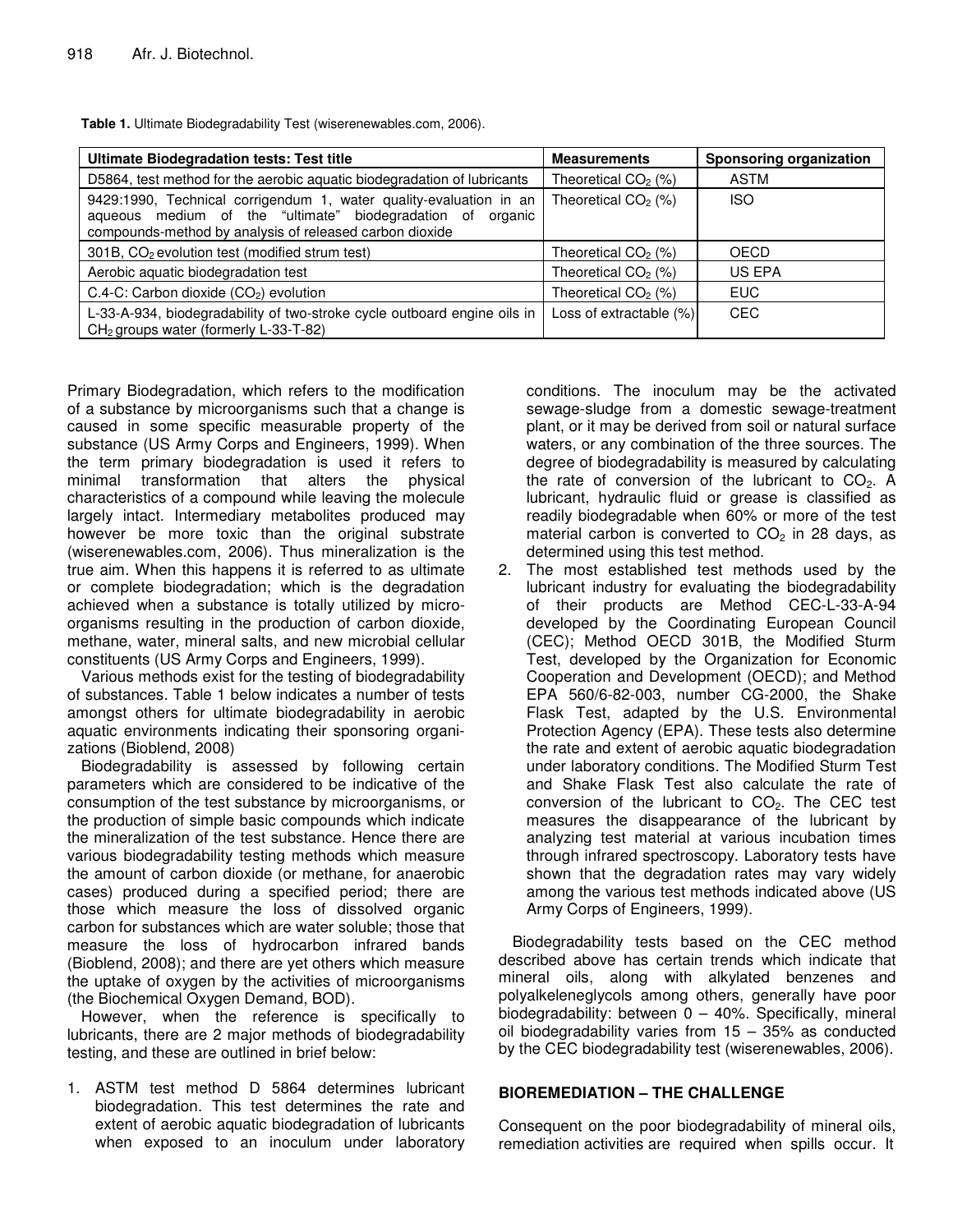has been demonstrated that a variety of contaminants can be degraded by microbes, and that such biological processes are cost and clean-up effective, especially when compared to conventional pump and treat processes applied for the remediation of contaminated groundwater. Clean up efforts carried out by Biopract between 1997 and 2000 in Berlin for a 500 m<sup>2</sup> area, 10 m deep region contaminated by cable insulating oil. Bioremediation techniques were applied and an impressive biodegradation rate of 86% in a thousand days was recorded (Zittwitz et al., 2000).

A similar study to demonstrate the potentials of bioremediation of contaminated soils was carried out in Boucherville, Quebec, where a transformer oil spill had been recorded. The summary of the results is that on bioremediation, the site recorded a removal rate of 72% within 48 weeks (Biogenie, 1995).

In keeping with recorded successes on bioremediation efforts, research to optimize the process is ongoing with the isolation of strains of microorganisms which are found to have hydrocarbon degradative capabilities. Such microorgarnisms have enzyme systems which degrade and utilize oils as sources of carbon and hydrogen. In research carried out by Nwaogu et al. (2008) diesel oil was used as a source for the isolation of certain bacteria strains including *Bacillus subtilis*, and *Bacillus cereus*, which are found to possess hydrocarbon degrading capability (Nwaogu et al., 2008). Yet other studies have identified strains belonging to genus Bacillus as having impressive biodegradative ability, utilizing crude oil as the sole source of carbon and energy even under stressed environmental conditions (Khalida et al., 2006). Further studies carried out by Muratovba and Turkovskaia (2001) similarly isolated a series of microbial associations capable of degrading various petroleum oils, emulsols, and crude oil. Oil product degradation by these microbial associations was identified to be most efficient during aerobic flow cultivation. Under these conditions, oils were degraded by about 92%; also, certain parameters such as the brand of oil, the concentration of the oil, its degree of emulsification and aeration were found to have an effect on the microbial degradation of the oil (Muratovba et al., 2001). In another related study, surfactants belonging to the fatty acid-acylated amino acids were found to accelerate the microbial degradation of mineral oils.

The faster, more complete degradation of mineral oils is identified as being caused solely by interfacial activity (Riis et al., 2000).

### **CONCLUSION**

Mineral oils are very important products in the industrialized 21<sup>st</sup> century with such numerous applications that they may presently be described as indispensable. However, increasing environmental awareness has placed the spotlight on the persistence of the harmful

components of mineral oils in the environment, and their cumulative effects on ecosystems, especially in the light of their established poor biodegradability. Spills are inevitable, and the development of bioremediation processes utilizing isolated hydrocarbon degrading bacteria has gone a long way in improving the efficiency of spill cleanup. The poor biodegradability of mineral oils, coupled with the fact that remediation efforts always tend to be expensive has made the option of the development of environmentally friendly oils based primarily on vegetable oils an attractive one. The future will bring with it the improvement of the efficiency of biobased fluids in various applications, leading to the widespread use of these products; a situation which will no doubt be in the best interests of the global ecosystem to which we belong.

#### **REFERENCES**

- Biogenie Inc. (1995). Project Summary: Bioremediation of Soil Contaminated by Transformer Oil (Boucherville) and Diesel Fuel (Jonquiere). Technology Development Section, Environment Canada. www.qc.ec.gc.ca/dpe.
- Booser ER (1984). CRC Handbook of Lubrication: (Theory and Practice of Tribology). CRC Press USA.
- Broekhuizen P, Theodori D, Le Blanch K, Ullmer S (2003). Lubrication in Inland and Coastal Water Activities. A. A. Balkema Publishers, Tokyo.
- Farrington AM, Slater JM (1997). Monitoring of Engine Oil Degradation by Voltammetric methods Utilizing Disposable Solid Wire Microelectrodes. Analyst 122: 593-596.
- Gary JH, Handwerk GE (2001). Petroleum Refining Technology and Economics." 4<sup>th</sup> Edition Marcel Dekker Inc. New York USA
- Karacan O, Kok M, Karaaslan U (1999). Dependence of Thermal Stability of an Engine Lubricating Oil on Usage Period. J. Thermal Anal. Calorimetry 55(1): 109-114.
- Lea, Cliff (2005). Use of Crop-derived Raw Materials as Replacement for Mineral Oils in the Production of Metalworking Fluids: Challenges for the Lubricants Industry. Fuchs Lubricants (UK) Plc. New Century Street, Hanley, Stoke-on-Trent, Staffs. www.bbsrc.ac.uk/businesscollaborative\_researchlink.
- Michigan Department of Environmental Quality (2008). Used Oil Overview (Waste Management www.deq.state.mi.us/documents/deq-ead-tas-usedoil.pdf.
- Mortier RM, Orszulik ST (1997). Chemistry and Technology of Lubricants. Springer, USA.
- Muratovba A, Turkovskaia O (2001). Degradation of Mineral Oils by a Selected Microbial Association." Prikl Biokhim Mikrobiol 37(2): 175- 180.
- Nwaogu LA, Onyeze GOC, Nwabueze RN (2008). Degradation of Diesel Oil in a Polluted Soil Using *Bacillus subtilis*. Afr. J. Biotechnol. 7(12): 1939-1943.
- Riis V, Brandt M, Miethe D, Babel W (2000). Influence of Special Surfactants on the Microbial Degradation of Mineral Oils. Chemosphere 41(7): 1001-1006.
- Rychla L, Rychly J, Srivastava SP (2001). Determination of Stability of Mineral Oils Crude Oils and Waxes by Chemiluminescence. Petroleum Coal, 43(1): 35-40.
- Stachowiak GW, Batchelor AW (2005). Engineering Tribology. Butterworth – Heinemann, USA.
- US EPA Emergency Response Program (2008). Physical Properties of Petroleum Based Oil." www.epa.gov.
- US Army Corps of Engineers (1999). US army Manual EM1110-2-1424 (chapter 8) Viewed from www.usace.army.mil/usace-docs/engmanuals/em1110-2-1424/c-8.pdf.
- www.atsdr.cdc.gov/toxprofiles/tp99-c4.pdf Hydraulic Fluids: Production, Import/Export, Use, and Disposal.